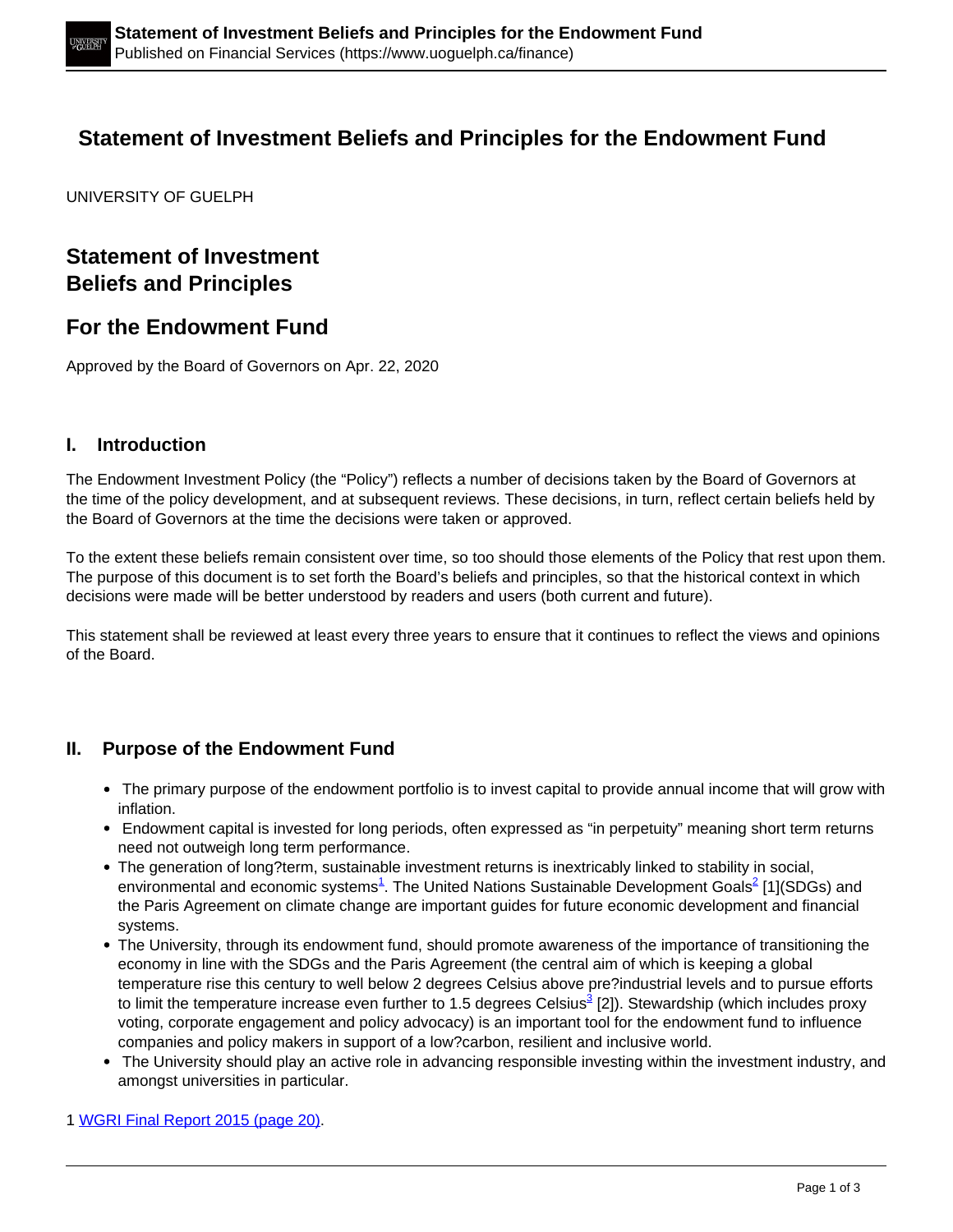2 https://sustainabledevelopment.un.org/?menu=1300 [3]

3 https://unfccc.int/process-and-meetings/the-paris-agreement/the-paris-agreement [4]

### **III. Governance**

- Good governance contributes to superior, timely and sustainable results. Roles and processes related to the investments should be well documented and communicated to all relevant parties;
- All parties involved in the investments will yield superior investment results if the parties' objectives are clear, the parties are empowered to act and the parties are accountable for their results;
- Transparency supports compliance with policy and allows for effective stakeholder understanding of University investment activities.

### **IV. Investment Process**

- It is more cost-effective to hire external managers than to build in-house expertise in order to meet the various investment objectives;
- In the selection of external managers the University strives to hire the best in class who demonstrate strong ethical standards, committed professional management as well as a proven track record of performance.
- Appropriate and timely reporting of investment activities and results is required in order to monitor the investments' performance against the relevant benchmarks.
- The investments should be made and stewardship activities conducted in the context of understanding the primary objectives of the endowment fund.
- It is important to manage the cost effectiveness of the investment process including ensuring the cost of investment management is balanced in the context of returns.
- Environmental, social and corporate governance (ESG) issues can have a material impact on risk and return outcomes and these issues should be integrated into the investment process.
- Greater disclosure of climate change related risks and opportunities leads to improved transparency and helps investors make more informed investment decisions. The University encourages disclosure in line with the Task Force on Climate?related Financial Disclosures (TCFD) recommendations.

## **V. Market Beliefs**

- Investment risks borne by the portfolio are expected to provide commensurate returns (i.e. uncompensated risks should be avoided). Risk in this context is broader than the general measure of volatility of returns especially when measuring investment outcomes across different markets. Therefore qualitative factors in assessing risk may be considered when developing investment policy.
- To achieve the long term objectives of the endowment fund, a certain level of risk must be taken. This will involve the selection of certain asset classes with greater volatility but greater expected return over longer periods of time.
- Global sustainability challenges—such as climate change, environmental degradation and inequality—will have an impact on long?term investment risks and returns. Reducing exposure to transition risk (i.e. reducing carbon risk exposure) and gaining exposure to companies that are positioned to support or prosper in a low?carbon, resilient and inclusive economy can improve risk adjusted returns of the portfolio.The majority of the variability in the investment returns, and the implied inherent risk, can be explained by the strategic asset allocation selected. As a result, the strategic asset mix decision is critical in determining the risk profile of the investments;
- The investments should be diversified across a broad range of financial assets, asset classes, geographies and management styles as portfolio diversification provides reduction in investment risk;